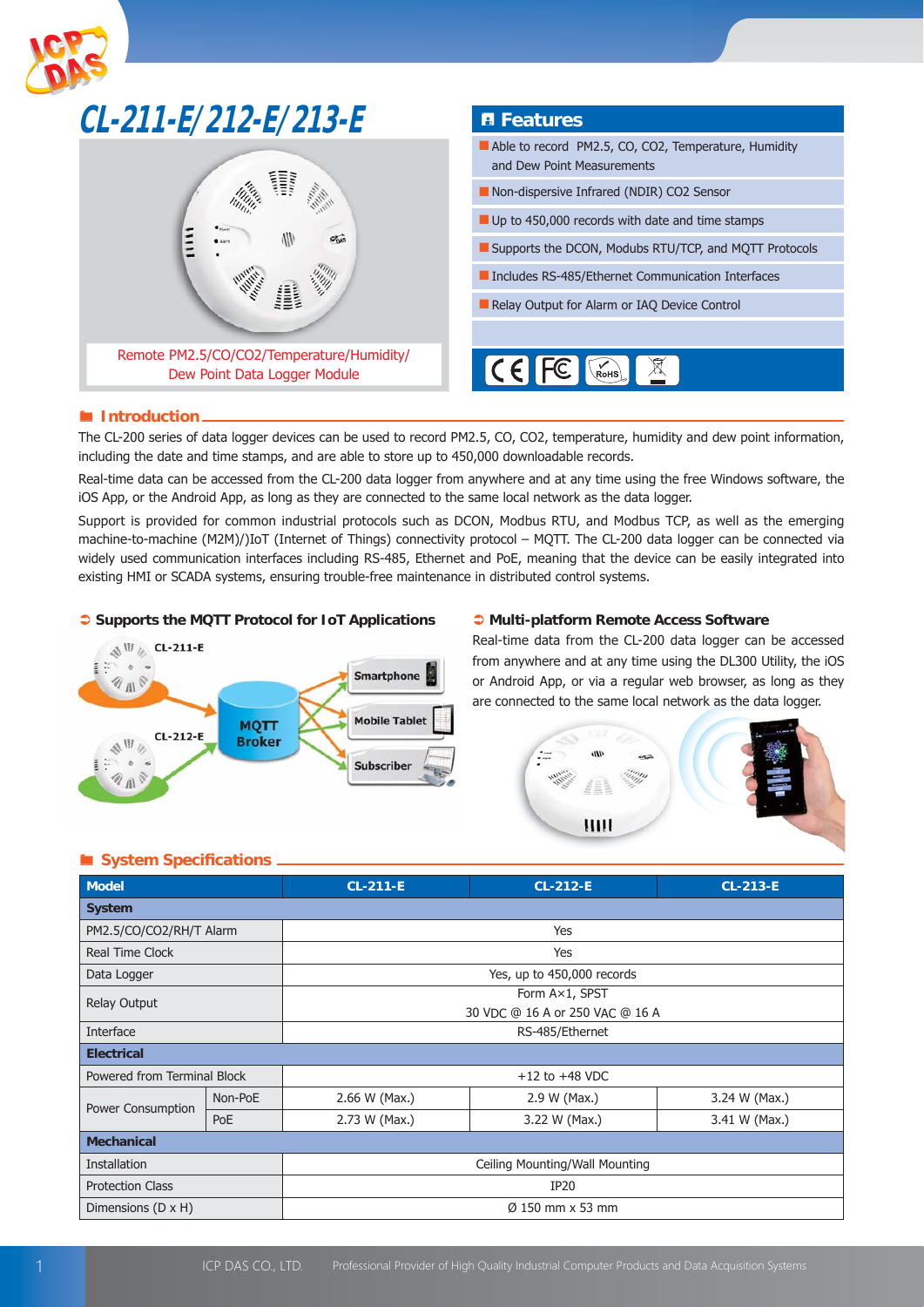# $\blacksquare$  **I/O Specifications**.

| <b>Model</b>                         | <b>CL-211-E</b>                                    | <b>CL-212-E</b> | <b>CL-213-E</b>                 |  |  |
|--------------------------------------|----------------------------------------------------|-----------------|---------------------------------|--|--|
| <b>Environment</b>                   |                                                    |                 |                                 |  |  |
| <b>Operating Temperature</b>         | 0 to $+50^{\circ}$ C                               |                 |                                 |  |  |
| Storage Temperature                  | $-30$ to $+75$ °C                                  |                 |                                 |  |  |
| Humidity                             | 10 to 90% RH, Non-condensing                       |                 |                                 |  |  |
| <b>PM2.5 Measurement</b>             |                                                    |                 |                                 |  |  |
| Range                                | $0 \sim 400 \text{ µg/m3}$                         |                 |                                 |  |  |
| Resolution                           | $1 \mu g/m3$                                       |                 |                                 |  |  |
| Response Time                        | $\leq$ = 1 min.                                    |                 |                                 |  |  |
| <b>CO Measurement</b>                |                                                    |                 |                                 |  |  |
| Range                                | 0 to 1000 ppm (Electrochemical)                    | $\overline{a}$  | 0 to 1000 ppm (Electrochemical) |  |  |
| Resolution                           | 1 ppm                                              |                 | 1 ppm                           |  |  |
| Accuracy                             | ±5% of measured value                              |                 | ±5% of measured value           |  |  |
| Response Time                        | 30 seconds                                         | ÷,              | 30 seconds                      |  |  |
| Warm-up Time                         | 60 seconds                                         |                 | 60 seconds                      |  |  |
| <b>CO2 Measurement</b>               |                                                    |                 |                                 |  |  |
| Range                                | 0 to 9999 ppm (NDIR)<br>$\overline{a}$             |                 |                                 |  |  |
| Resolution                           | 1 ppm                                              |                 |                                 |  |  |
| Accuracy                             | ±40 ppm ±3% of measured value<br>٠                 |                 |                                 |  |  |
| Response Time                        | ٠                                                  |                 | 120 seconds                     |  |  |
| Warm-up Time                         | 5 minutes                                          |                 |                                 |  |  |
| <b>Temperature Measurement</b>       |                                                    |                 |                                 |  |  |
| Range                                | $-10$ to $+50$ °C                                  |                 |                                 |  |  |
| <b>Resolution</b>                    | $0.1$ °C                                           |                 |                                 |  |  |
| Accuracy                             | $±0.6$ °C                                          |                 |                                 |  |  |
| <b>Relative Humidity Measurement</b> |                                                    |                 |                                 |  |  |
| Range                                | 0 to 100% RH                                       |                 |                                 |  |  |
| Resolution                           | 0.1% RH                                            |                 |                                 |  |  |
| Accuracy                             | ±5% RH                                             |                 |                                 |  |  |
| <b>Dew Point</b>                     |                                                    |                 |                                 |  |  |
| Range                                | Calculated using temperature and relative humidity |                 |                                 |  |  |
| Resolution                           | $0.1$ °C                                           |                 |                                 |  |  |

# ® **Simple and Powerful DL-300 Utility**

The DL-300 Utility is a powerful tool that is designed for configuring the modules, monitoring real-time data, grouping DL-300 and CL-200 modules to view and manage the status of distribution groups, downloading log data, which can be exported to a CSV file that can then be imported into any industry-standard software or spreadsheet for analysis.

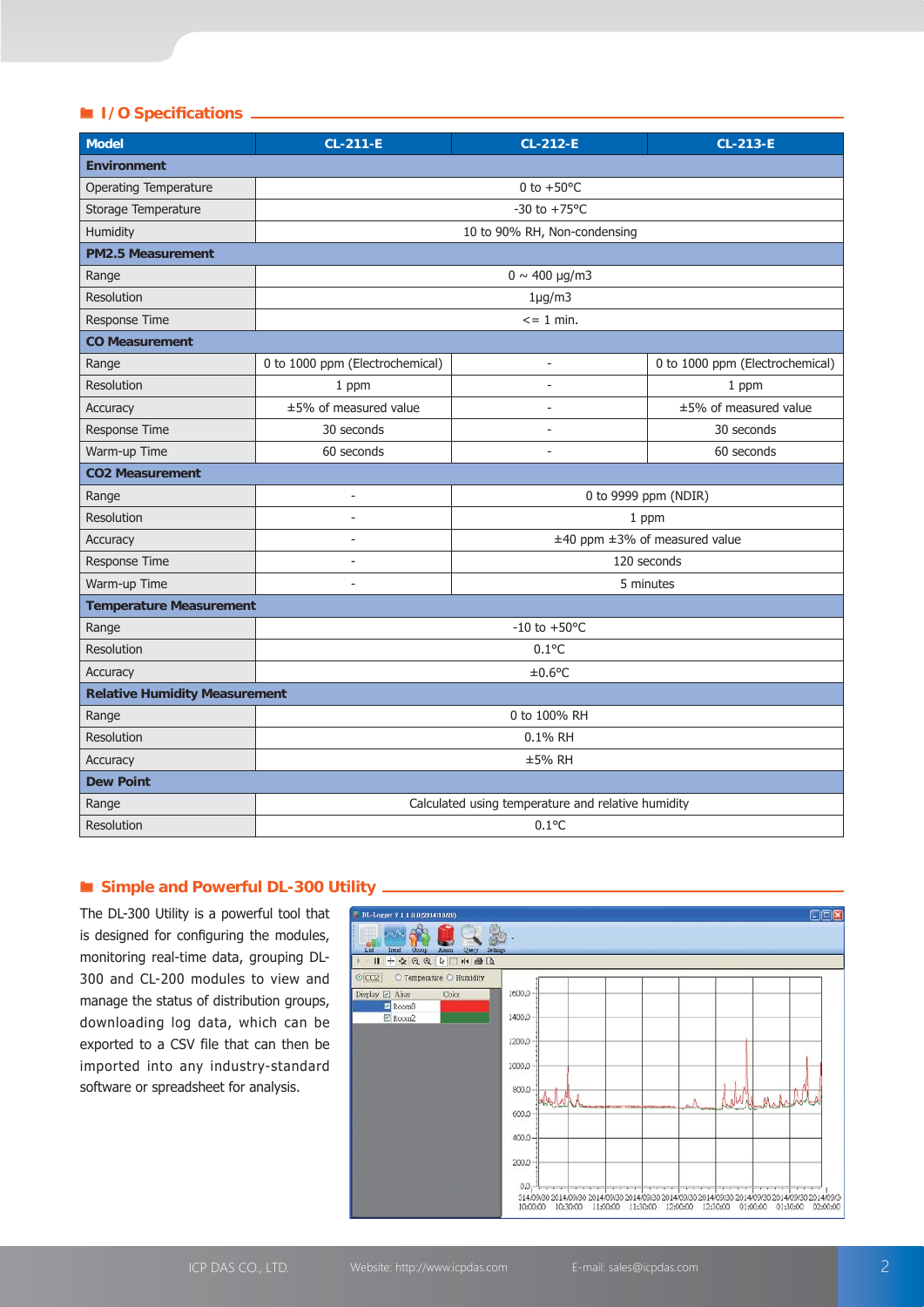

# ® **Applications**

- Transportation of Food or Pharmaceuticals
- Food and Beverage Industry (HACCP)
- Blood Stations and Pharmacies
- Building and Energy Management
- Warehouse Management
- Museums, Archives and Galleries

#### **Indoor or Underground Parking Lot Automatic Monitoring Solution**

The air quality automation system for indoor or underground parking lot can use the CL-200 series modules to monitor the health and safity information, such as PM2.5, CO, CO2, temperature, humiditym, dew point, and more...



#### ® **Dimensions (Units: mm)**



# ■ Pin Assignments & Wire Connections ■ **DIP Switch Settings**





# ᆩ

|   |            |     |                | RS-485 Address |                  |
|---|------------|-----|----------------|----------------|------------------|
| П | 5          |     |                |                |                  |
|   | 9          |     |                |                |                  |
|   | $\infty$   |     |                |                |                  |
|   | ↘          |     | $SW1 -$        | ON             | <b>OFF</b>       |
|   | ᡡ          |     | 1              | <b>DCON</b>    | Modbus           |
|   | UП<br>4    |     | $\overline{2}$ | SW Config      | <b>HW Config</b> |
|   | ω          |     | 3              | High Node      | Low Node         |
|   | $\sim$     |     | 4              | <b>INIT</b>    | <b>RUN</b>       |
|   |            | 5~9 |                |                | Reserved         |
|   | <b>SW1</b> |     | 10             | FW update      | Null             |

ON